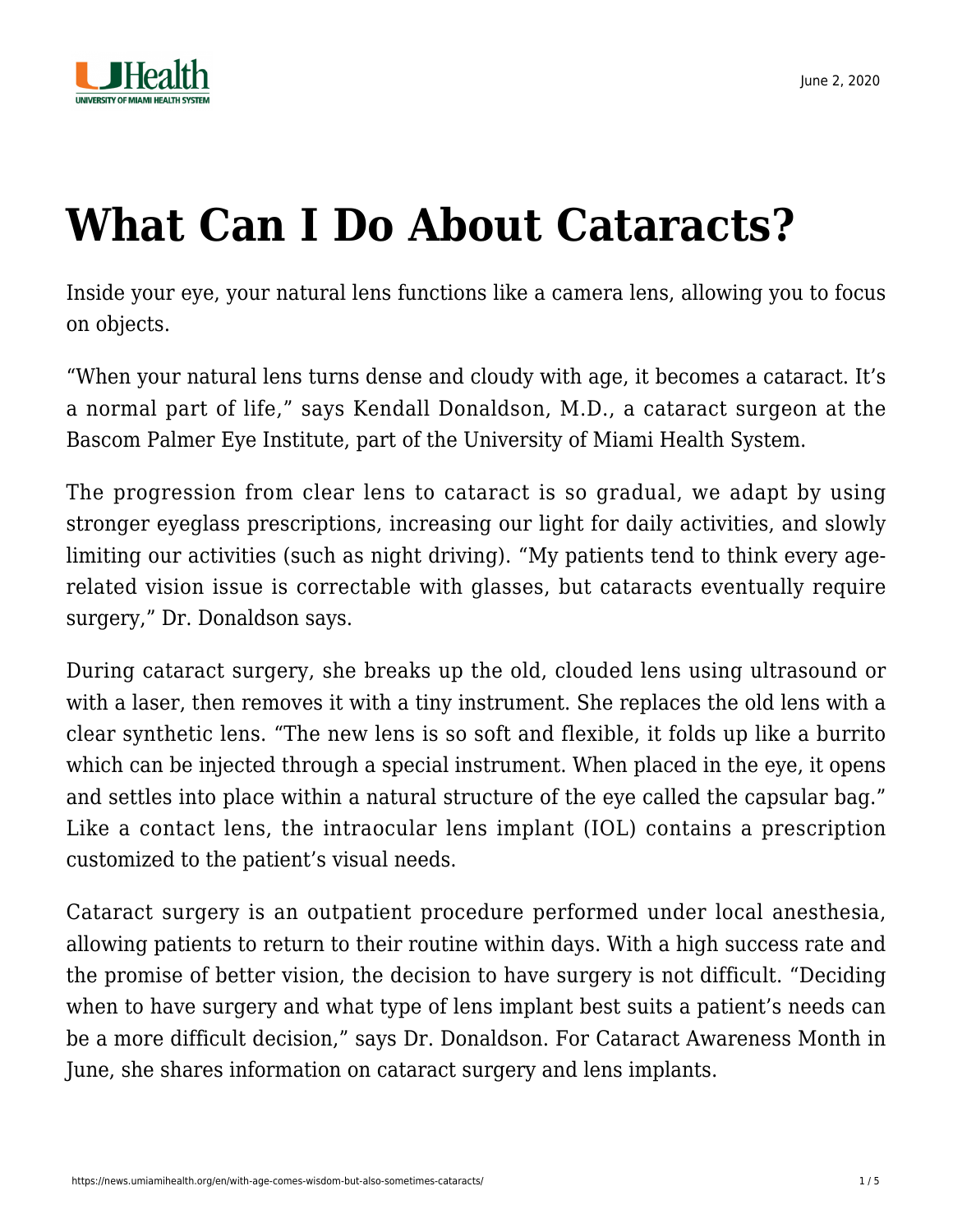

### **Deciding on surgery**

As cataracts progress, people make lifestyle adjustments like those mentioned earlier. "As an ophthalmologist, if I can't get the patient to see 20/20, I'm looking for a reason why. I know the right questions to ask to see how cataracts affect the patient's lifestyle." Unlike some surgeries, Dr. Donaldson believes patients should view cataract surgery as a welcome opportunity to improve their vision and possibly free themselves from glasses or contact lenses.

"Both cataract surgeons and patients are fortunate that technology is constantly evolving allowing us to increase quality of vision while progressively decreasing spectacle dependence," she says.

# **Selecting a lens**

"Patients have varying degrees of knowledge about intraocular lenses. Educating patients is key, because choosing the right lens is a lifelong investment. We ask about their lifestyle, profession, hobbies, and goals for surgery. We then evaluate those considerations, along with their visual needs."

A comprehensive eye exam and precise, computer-generated measurements of each eye factor into the decision. "Cataract surgery is becoming more customized. We can correct astigmatism and presbyopia in some patients so that they don't have to wear reading glasses."

## **There are two main types of lenses with several subtypes of each:**

**Standard monofocal lenses** have one prescription throughout the lens. These lenses allow you to see well at one distance (either distance or near, but not both). Most patients choose a distance monofocal lens and wear glasses for reading. This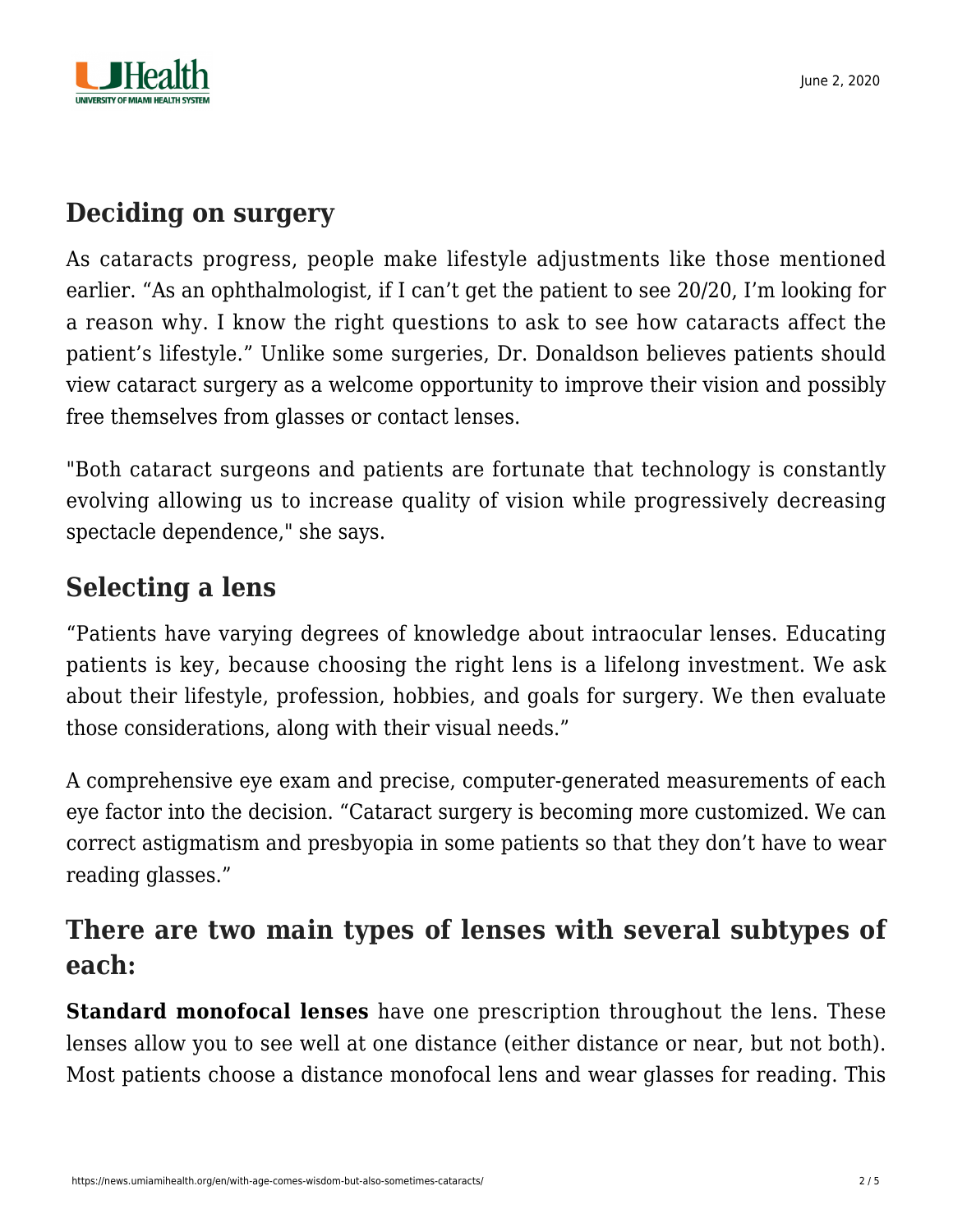

type of lens is covered by insurance.

These lenses do not correct astigmatism. Any remaining astigmatism could cause blurriness at all distances if you're not wearing glasses. Most patients have some degree of astigmatism; however, if the astigmatism component of their prescription is small, they can achieve excellent vision at distance and simply wear over-thecounter reading glasses.

**Toric monofocal lenses** are custom lenses that have either distance or near correction and are also customized with the patient's astigmatism correction. For patients with astigmatism, this provides clearer vision without glasses for distance. They can then wear simple over-the-counter readers following surgery**.** In some patients, astigmatism is corrected with a [laser enhancement surgery](https://news.umiamihealth.org/en/envisioning-the-possibilities-with-lasik/) after the original cataract surgery.

**Presbyopic lenses** a more recent innovation, allow patients to focus both near and far while minimizing the need for glasses. These lenses are not covered by insurance. There are two types of presbyopia correcting lenses: accommodating lenses and multifocal lenses. These lenses come in toric varieties (for patients with astigmatism) and non-toric varieties for patients with spherical eyes (minimal astigmatism). The Crystalens, for example, is an accommodating lens that moves forward inside your eye to change focus from distance to near. It provides good distance vision and functional intermediate distance vision for a computer screen. Most people with this lens can read large type without glasses but may need readers for small print. After surgery, patients gradually adapt to a presbyopic lens by learning to hold items at a certain distance.

**Multifocal lenses** offer good near, far, and intermediate vision in each eye. Some patients, however, do experience a slight decrease in quality of distance and/or reading vision. They may also have reduced vision in dim light and may see halos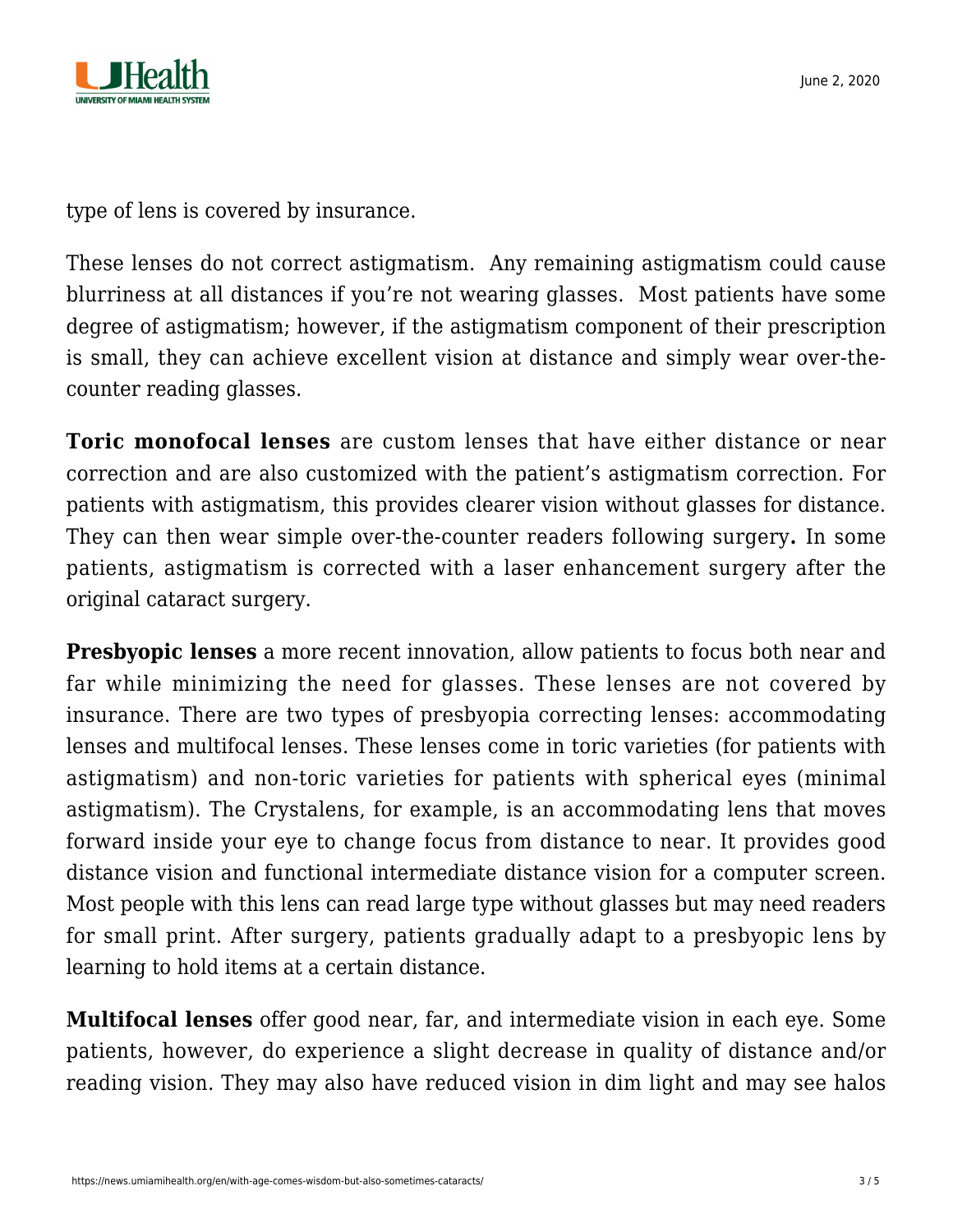

around lights at nighttime. In patients that experience some of these potential side effects, the symptoms improve with time. Multifocal lenses are designed to reduce dependency on glasses. Most patients report being extremely happy with multifocal lenses. They say they experience a dramatic decrease in the use of glasses. Remember: there may be an adjustment period as people learn to use their new lenses.

### **Managing expectations**

It's important to consider your expected outcome when contemplating surgery for cataracts. "No surgery makes us 20 years old again where we can focus at every point. Therefore, your expectations need to be reasonable and consistent with the technology of 2020," Dr. Donaldson says.

Between the ages of 50 and 70, other visual changes may occur, from macular degeneration to glaucoma. "Routine [eye exams](https://news.umiamihealth.org/en/quality-in-sight-how-to-choose-your-eye-care-provider/) play a vital role in catching agerelated conditions early, when treatment is more effective. We're lucky that technology is always evolving so that patients have many more options as they consider cataract surgery. Cataract surgery was once simply removal of the cloudy lens and replacement with thick glasses. In 2020, we are fortunate that it is also an opportunity to correct vision and reduce dependency on glasses."

#### **To schedule an eye exam at Bascom Palmer, call [305-243-2020](#page--1-0) or [click here](https://na01.safelinks.protection.outlook.com/?url=https%3A%2F%2Fumiamihealth.org%2Fbascom-palmer-eye-institute%2Fappointments&data=02%7C01%7Ckdonaldson%40med.miami.edu%7Cc41f639c5d464feb906d08d5c4bd23a0%7C2a144b72f23942d48c0e6f0f17c48e33%7C0%7C0%7C636631238998529484&sdata=%2FGj3%2Bdsx9v9QtfZyzEgsjX7IiDkjM2pxz17%2FF47uhuQ%3D&reserved=0).**

*Nancy Moreland is a contributing writer for the UMiami Health News Blog. She has written for several major health care systems and the Centers for Disease Control*